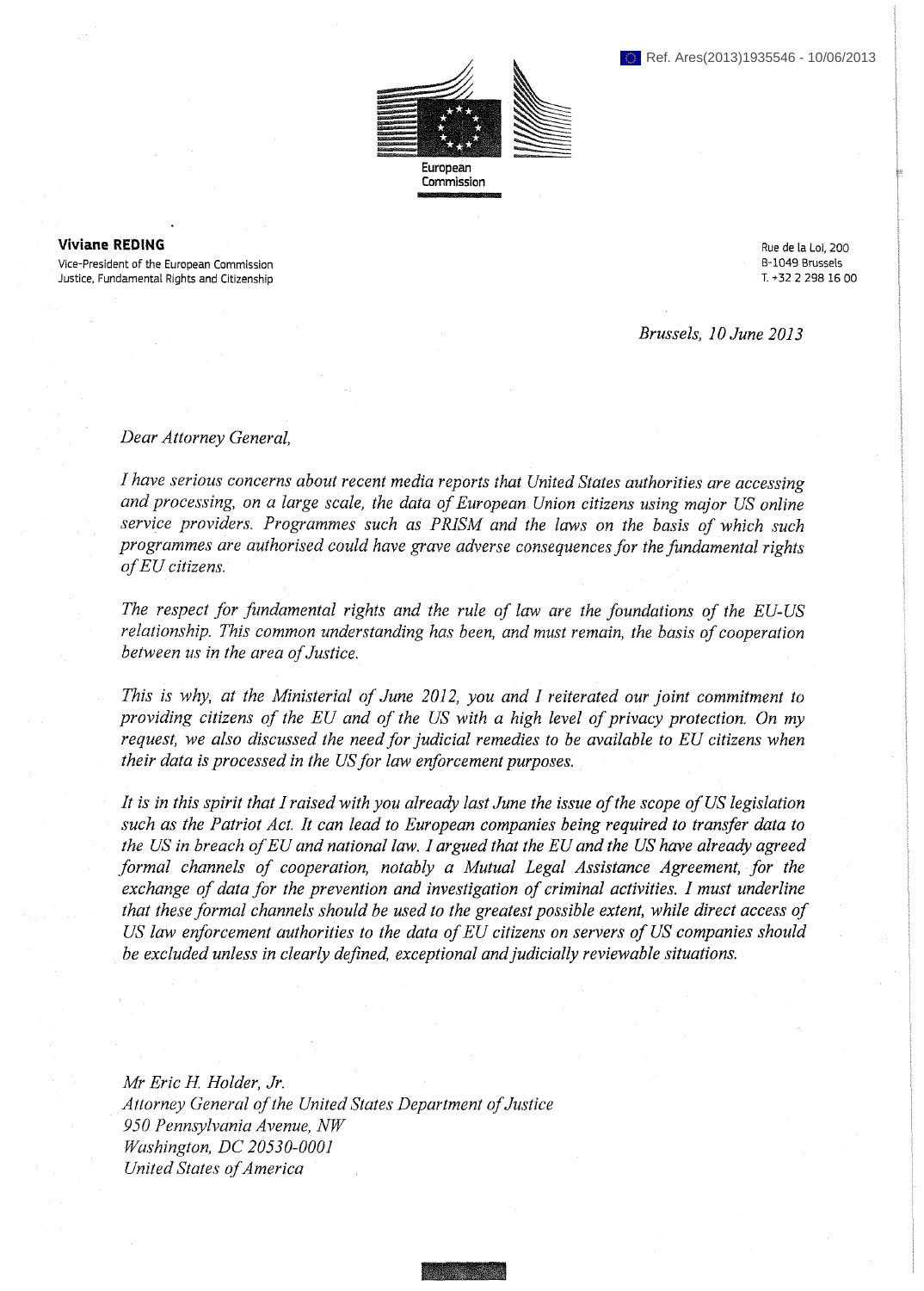*Trust that the rule of law will be respected is also essential to the stability and growth of the digital economy, including transatlantic business. It is of paramount importance for individuals and companies alike. In this context, programmes such as PRISM can undermine the trust of EU citizens and companies in the Safe Harbour scheme which is currently under review in the EU legislative process.* 

*Against this backdrop, I would request that you provide me with explanations and clarifications on the PRISM programme, other US programmes involving data collection and search, and laws under which such programmes may be authorised.* 

## *In particular:*

- *1. Are PRISM, similar programmes and laws under which such programmes may be authorised, aimed only at the data of citizens and residents of the United States, or also - or even primarily - at non-US nationals, including EU citizens?*
- *2. (a) Is access to, collection of or other processing of data on the basis of the PRISM programme, other programmes involving data collection and search, and laws under which such programmes may be authorised, limited to specific and individual cases?*

*(b) If so, what are the criteria that are applied?* 

- *3. On the basis of the PRISM programme, other programmes involving data collection and search, and laws under which such programmes may be authorised, is the data of individuals accessed, collected or processed in bulk (or on a very wide scale, without justification relating to specific individual cases), either regularly or occasionally?*
- *4. (a) What is the scope of the PRISM programme, other programmes involving data collection and search, and laws under which such programmes may be authorised? Is the scope restricted to national security or foreign intelligence, or is the scope broader?*

*(b) How are concepts such as national security or foreign intelligence defined?* 

- *5. What avenues, judicial or administrative, are available to companies in the US or the EU to challenge access to, collection of and processing of data under PRISM, similar programmes and laws under which such programmes may be authorised?*
- *6. (a) What avenues, judicial or administrative, are available to EU citizens to be*  informed of whether they are affected by PRISM, similar programmes and laws under *which such programmes may be authorised?* 
	- *(b) How do these compare to the avenues available to US citizens and residents?*
- 7. *(a) What avenues are available, judicial or administrative, to EU citizens or companies*  to challenge access to, collection of and processing of their personal data under *PRISM, similar programmes and laws under which such programmes may be authorised?*

*(b) How do these compare to the avenues available to US citizens and residents?*